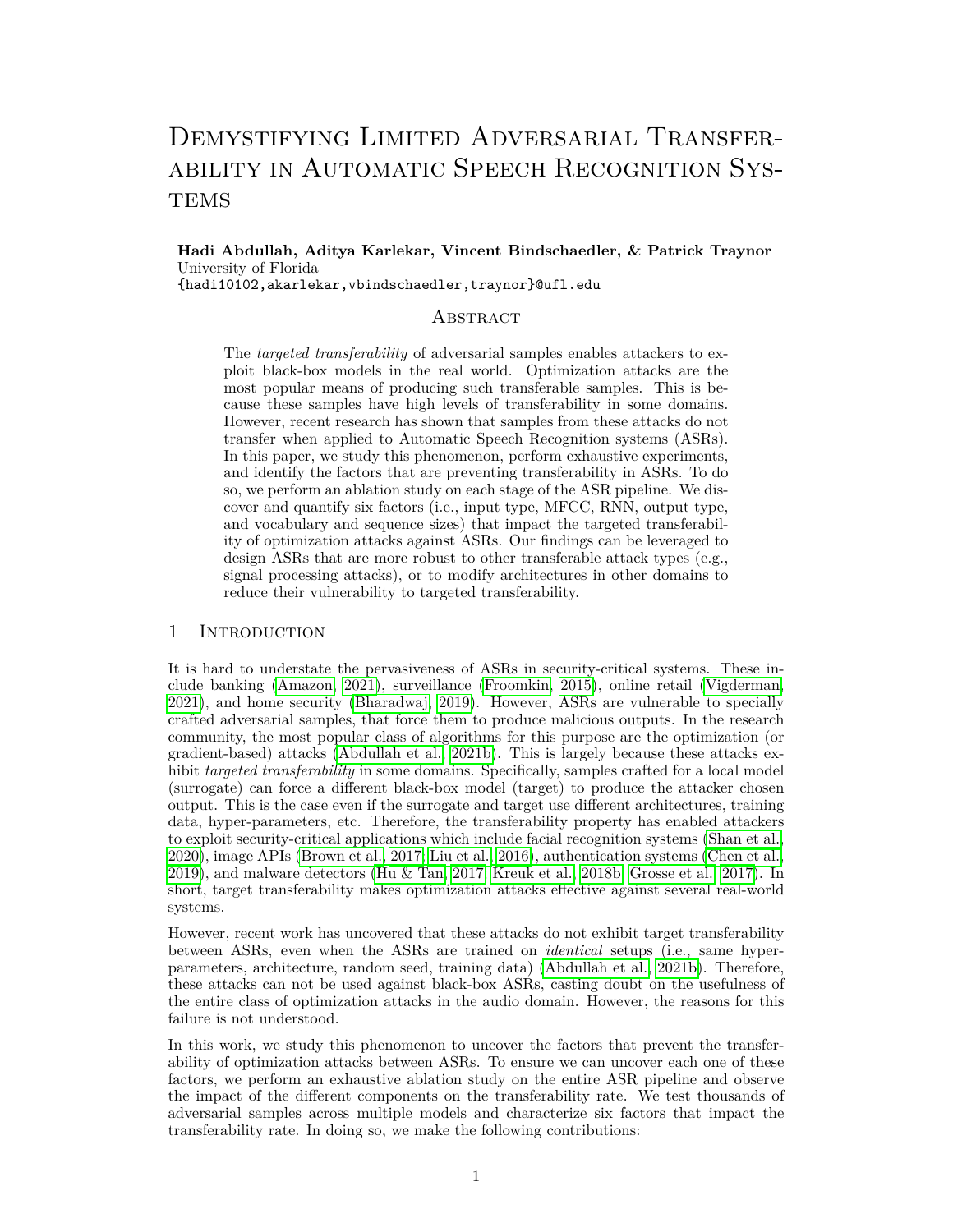- 1. We identify six previously unknown factors that impact target transferability. These include the input type, Mel Frequency Cepstral Coefficient (MFCC), the Recurrent Neural Network (RNN), output type, and the vocabulary and sequence sizes. These factors explain the near 0% transferability rate seen in prior works.
- 2. We highlight the relationship between accuracy and adversarial robustness in ASRs. The five factors that improve ASR robustness *also* improve accuracy.
- 3. Our findings explain why one of the most popular classes of attacks, across the adversarial machine learning space, fails in the audio domain. These can be leveraged to strengthen models from other domains (e.g., images), that have traditionally been vulnerable to optimization attacks.

We begin our study by listing all the factors from the existing literature that are known to hinder transferability (Section [2.1\)](#page-1-0). Even when controlling for these factors, transferability rates in ASRs still do not achieve the near 100% observed in the image models (Section [4.1\)](#page-4-0). This suggests the existence of additional factors limiting transferability. We list the additional potential factors (Section [2.3\)](#page-2-0), describe our design choices (Section [3\)](#page-3-0), and through a series of ablation experiments, we systematically quantify the impact of each factor on transferability (Section [4\)](#page-4-1). Based on our findings, we discuss several takeaways (Section [5\)](#page-7-0), present related work (Section [6\)](#page-8-0), and summarize our findings (Section [7\)](#page-8-1).

## <span id="page-1-1"></span>2 FACTORS

## <span id="page-1-0"></span>2.1 Known Factors From Existing Literature

Before delving into ASRs, it is first important to review the existing literature on transferability. While doing so, we identified 11 factors that are already known to limit transferability of optimization attacks:

- 1. Smoothness of gradients [\(Demontis et al., 2019;](#page-10-4) [Zhou et al., 2018;](#page-12-2) [Wu et al., 2018\)](#page-12-3)
- 2. Attack type [\(Kurakin et al., 2016a;](#page-11-3) [Dong et al., 2018;](#page-10-5) [Liu et al., 2016\)](#page-11-0)
- 3. Number of attack iterations [\(Dong et al., 2018\)](#page-10-5)
- 4. Number of output labels [\(Liu et al., 2016\)](#page-11-0)
- 5. Spectral makeup of the perturbations [\(Sharma et al., 2019;](#page-12-4) [Guo et al., 2018\)](#page-11-4)
- 6. Model architecture [\(Wu et al., 2018\)](#page-12-3)
- 7. Model accuracy [\(Wu et al., 2018\)](#page-12-3)
- 8. Model complexity [\(Demontis et al., 2019;](#page-10-4) [Wu et al., 2018;](#page-12-3) [Wu & Zhu, 2020\)](#page-12-5)
- 9. Model agreement [\(Tramèr et al., 2017\)](#page-12-6)
- 10. Confidence of the adversarial sample [\(Abdullah et al., 2021b\)](#page-9-2)
- 11. Asymmetry [\(Wu et al., 2018;](#page-12-3) [Wu & Zhu, 2020\)](#page-12-5)

Unfortunately, outside of a single example [\(Abdullah et al., 2021b\)](#page-9-2), the primary focus of most of these works has been image classification models. As a consequence, even when controlling for these factors, we observed that transferability between ASRs remains low (Section [4.1\)](#page-4-0). This suggests the existence of unknown factors limiting transferability.

#### 2.2 ASR Pipeline

To identify these unknown factors, we first provide a brief overview of the different components that make up the ASR pipeline (Figure [1\)](#page-2-1). To that end, we consider the most commonly attacked ASR pipeline in the research community [\(Abdullah et al., 2021b\)](#page-9-2).

The first stage of an ASR splits the input audio into overlapping frames (Figure [1\(](#page-2-1)i)). Next, a signal processing algorithm, (e.g., the MFCC (Lin  $\&$  Abdulla, 2015)) extracts a feature vector from each of the overlapping frames (Figure [1\(](#page-2-1)ii)). Next, the neural network (Figure [1](#page-2-1) (iii)) assigns a single character label to each feature vector, resulting in a character list (e.g., "hheelllo bbbboooob") (Figure  $1(iv)$ ). These are then aggregated into a single word (e.g., "hello"), which is then combined with other words into a final sequence (e.g. "hello bob") (Figure  $1(v)$ ).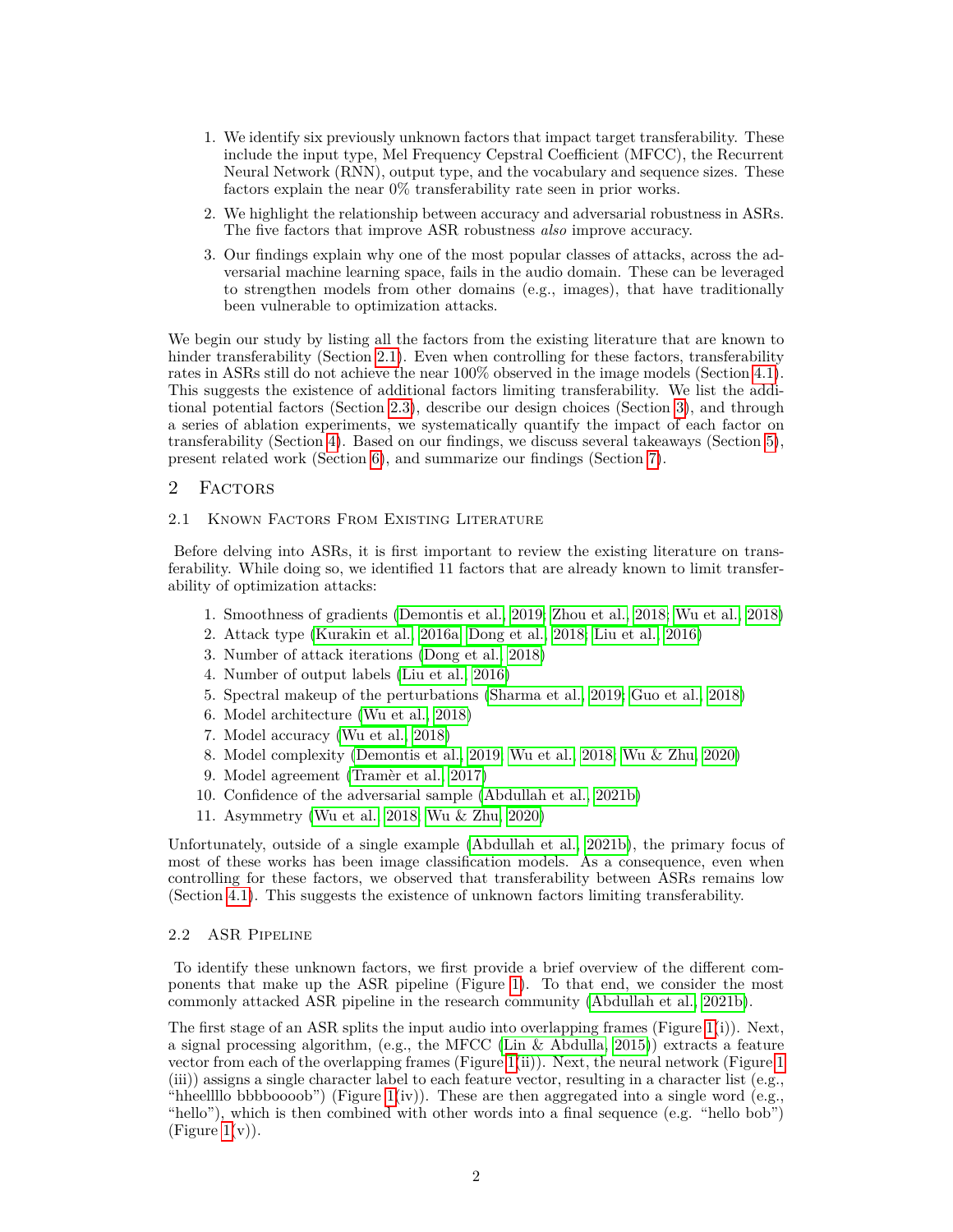| Potential<br>Factors | a) Input Type       | b) MFCC                  | c) RNN                                                             | d) Output Type | e) Vocabulary size<br>Sequence size<br>f) |
|----------------------|---------------------|--------------------------|--------------------------------------------------------------------|----------------|-------------------------------------------|
|                      | <b>The Marines</b>  | MFCC                     | $_{\rm FC}$<br>$_{\rm CNN}$<br><b>RNN</b><br>LOGITS<br>$_{\rm FC}$ | $1 - 1 - 1$    | $b$ ob<br>$\rightarrow$ hellio            |
| Stages               | (i) Audio<br>Frames | (ii)Signal<br>Processing | (iii)Neural<br>Network                                             | (iv)Output     | $(v)$ Label<br>Aggregate                  |

<span id="page-2-1"></span>Figure 1: The typical ASR pipeline used in the adversarial research community. We can see the potential factors (a-f) and their locations at different stages (i-v) of the pipeline. We will study each of the impact of each potential factor on transferability.

## <span id="page-2-0"></span>2.3 Additional Potential Factors

Having described the ASR pipeline, we can now list the components that might *potentially* impact transferability. We will later experimentally investigate their impact during ablation study. These potential factors include:

#### 2.3.1 Input Type:

Given previous findings [\(Naseer et al., 2019\)](#page-11-6), we hypothesize that the model's input type can impact transferability. For example, audio inputs are time-varying and one-dimensional. They do not contain topographical structures. In contrast, images are two-dimensional, topographical inputs with neighborhoods of pixels representing a single object (e.g., pixels representing a dog's snout). As a result, the input type will determine the model's decision boundaries, which can impact transferability.

#### 2.3.2 MFCC:

We hypothesize that the MFCC algorithm could be a factor limiting transferability. This algorithm uses hand-crafted filters to regularize the feature vector and consequently, remove the high spectral noise [\(Mannell, 1994\)](#page-11-7). Since regularization of the decision boundary or gradients has been shown to impact transferability [\(Demontis et al., 2019;](#page-10-4) [Zhou et al., 2018;](#page-12-2) [Wu et al., 2018;](#page-12-3) [Wu & Zhu, 2020\)](#page-12-5), we hypothesize that regularization of the feature vector using the MFCC plays a role as well.

#### 2.3.3 RNN:

The network architecture can impact transferability as well. For example, the dropout layer, which is often included in model architectures for performance purposes, also inadvertently improves the transferability of adversarial samples [\(Demontis et al., 2019\)](#page-10-4).

We hypothesize that the RNNis a factor limiting transferability in ASRs. This is because there are several RNN-based applications where authors have failed to demonstrate targeted transferability [\(Abdullah et al., 2021b\)](#page-9-2).While these papers show transferability is hard in their respective domains, they do not contain definitive experiments studying why this is the case.

#### <span id="page-2-2"></span>2.3.4 Output Type:

Since we know that output type can impact the transferability rate [\(Wei et al., 2018\)](#page-12-7), we hypothesize that a sequential output type (instead of a single output label) can influence it as well. This type of output is commonly found in ASRs. For an adversarial sample to transfer, the victim ASR needs to assign the attacker chosen character to *each* frame of the adversarial audio. This might increase the chances of a mistake, which for even a few frames, could lead to a semantically wrong transcript (e.g., "cccaaatttt" vs "hhhaaatttt").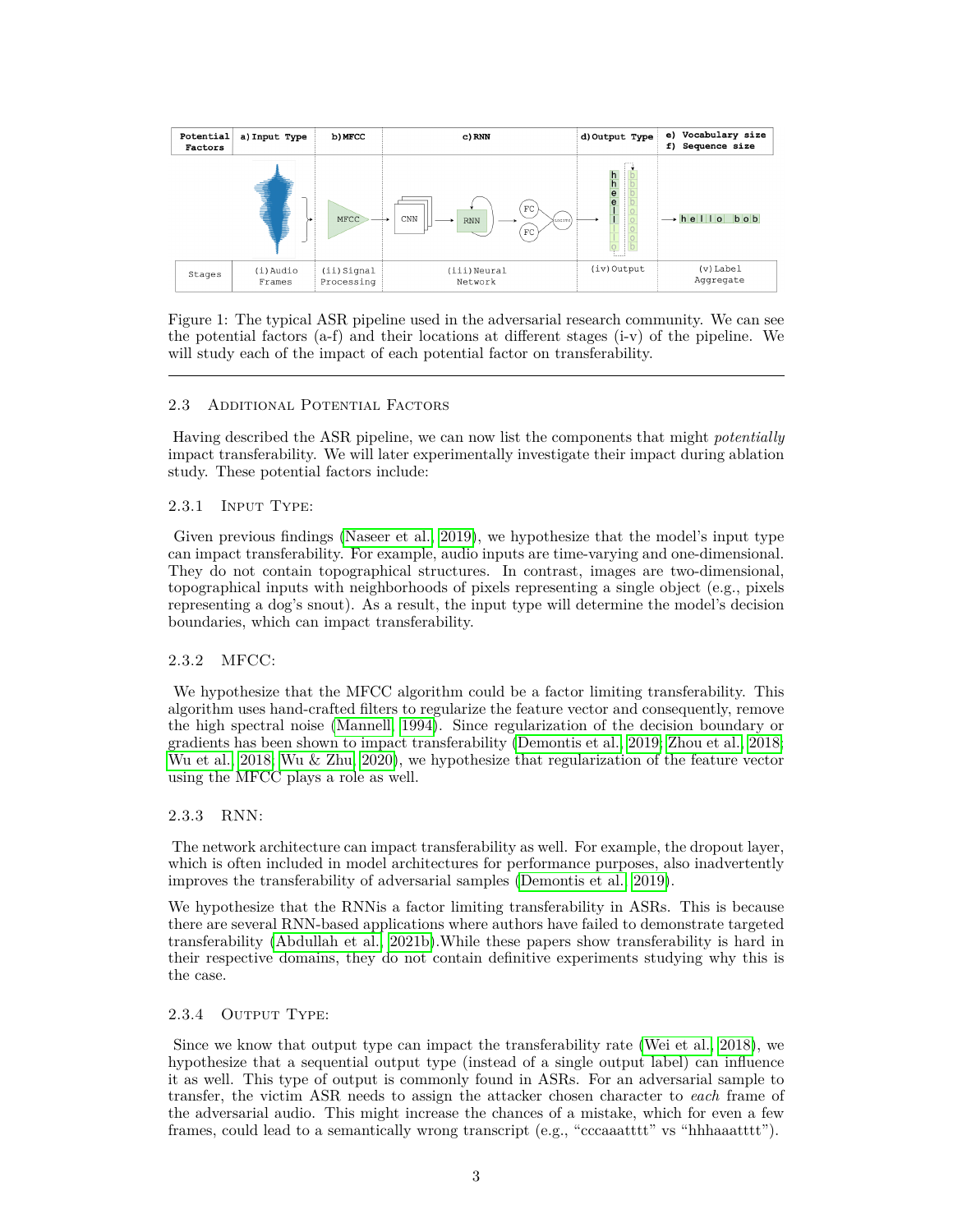#### 2.3.5 Vocabulary and Sequence Sizes:

The last factor we consider is the output complexity or the total number of output labels. Transferability becomes harder as the number of output labels increases [\(Demontis et al.,](#page-10-4) [2019;](#page-10-4) [Wu et al., 2018;](#page-12-3) [Wu & Zhu, 2020;](#page-12-5) [Kurakin et al., 2016b\)](#page-11-8). However, the output labels are not fixed in ASRs, as they are in the case of images (e.g., 10 output labels for the MNIST dataset). This is because ASRs are designed to output variable size sequences to account for the variation in the input audio length. As a result, instead of considering total output labels, we use two metrics to capture output complexity: vocabulary and sequence sizes (Figure [1\(](#page-2-1)e) and (f)). The vocabulary size is the number of unique words in the training data that the ASR has learned to recognize. Similarly, the sequence size is the average number of words in each audio sample in the dataset. Both of these variables work in tandem to account for the ASR's output complexity.

#### <span id="page-3-0"></span>3 Study Design

Having outlined the six potential factors, we can now design an ablation study to measure their impact on transferability. Designing this study is non-trivial since we need to account for the 11 known factors from existing literature (Section [2.1\)](#page-1-0) that limit transferability. If ignored, these factors alone can eliminate the transferability rate, hiding the effects of the aforementioned potential factors. We control for each of these 11 in our design.

Initially, we ran our ablation study on DeepSpeech, a real-world ASR which is commonly used in the adversarial research community. However, our experiments consistently yielded 0% transferability no matter what we did: removing or changing any of the ASR components did not change the transferability rate (Appendix A.2.). Upon further investigation, we realized this was primarily due to the large complexity of the model (a few million weights) and training data, which forced the transferability rate to remain unchanged 0%.

Overcoming this complexity was one of the major challenges of our work. We had to carefully design our experiments to remove the impact of complexity that comes with realworld ASRs, while simultaneously exposing the hidden factors limiting transferability. As a consequence, we had to run our study on *simple* yet realistic ASR designs to uncover the factors impacting transferability.

**Dataset:** Since transferability becomes harder with the total number of output labels [\(De](#page-10-4)[montis et al., 2019;](#page-10-4) [Wu et al., 2018;](#page-12-3) [Wu & Zhu, 2020;](#page-12-5) [Kurakin et al., 2016b\)](#page-11-8), we use the small Google Speech Commands dataset [\(Warden, 2018\)](#page-12-8). This consists of clean, short audio files, each containing one of 30 unique labels. Each audio file is one second long (or a vector of size ∼16,000), either containing a number or a word. For the control experiment, we only choose a subset of the labels, specifically the numbers one to nine (a total of nine labels).

**Model Architecture:** With this data, we can now train a simple number recognition ASR. We use the same architecture (Figure [1\)](#page-2-1) typically found in existing adversarial research papers [\(Abdullah et al., 2021b\)](#page-9-2)The model outputs one of nine labels for a single audio.

Additionally, we account for the known factors that hinder transferability. To do so, we train a small model of approximately 250,000 trainable parameters and do not include regularization (e.g., dropout) to limit the effects of complexity and regularization. To reduce model complexity further, instead of using complex RNN cell types (e.g., LSTMs [\(Gers et al.,](#page-10-6) [1999\)](#page-10-6) and GRUs [\(Chung et al., 2014\)](#page-10-7)), we use the vanilla RNN cell [\(sim, 2021\)](#page-9-3) (referred to as RNN in the remainder of the paper). We train five instances of the ASR on the exact *same* setup and hyper-parameters (architecture, random seed, epochs, batch size, training data slice, etc). Each of these is trained to the standard real-world ASR accuracy.

**Attack Formulation:** For our experiment, we can choose from several existing audio domain optimization attacks. Since some of these attacks are architecture specific [\(Abdullah](#page-9-4) [et al., 2020\)](#page-9-4), they have the potential to bias our results. As a consequence, we formulate a *generic* optimization attack that captures the intuition of existing works. This helps extend our results to all existing audio domain optimization attacks.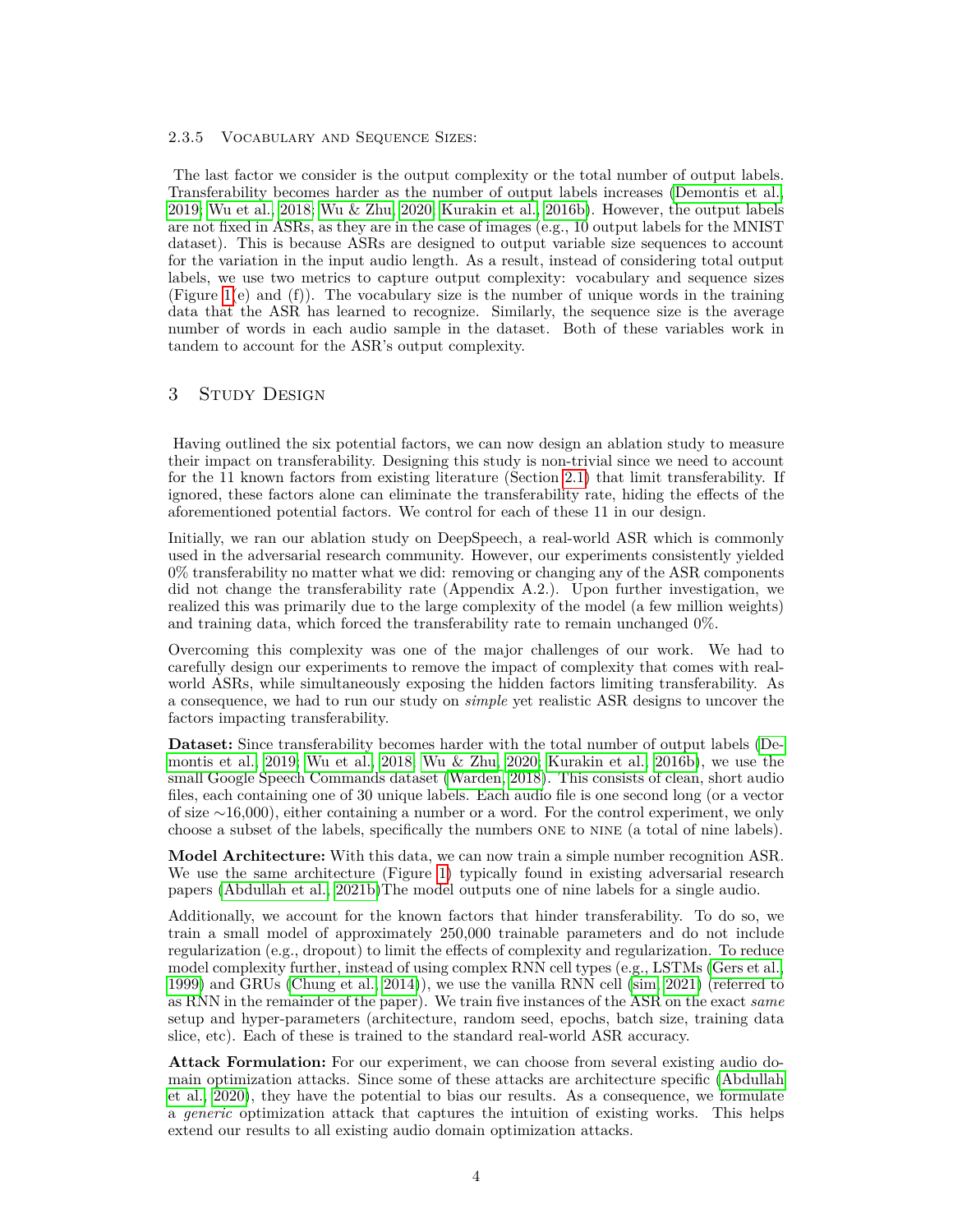To do so, we first outline the steps used by optimization attacks, which generally follow the same approach. First, a perturbation  $\delta$  is produced by minimizing:

$$
||\delta||_2^2 + l(x + \delta, t) \tag{1}
$$

where  $l$  is the loss function,  $x$  is the original audio sample, and  $t$  is the target label. Next, *δ* is clipped by magnitude factor  $\alpha \in \mathbb{R}$  to control the quality of the adversarial audio:

<span id="page-4-2"></span>
$$
\delta = \text{clip}(\delta, \alpha, -\alpha) \tag{2}
$$

Lastly, the  $\delta$  is added to the original audio *x* and clipped to create a valid sample  $x_{\text{adv}}$ :

$$
x_{\text{adv}} = \text{clip}(x + \delta, 1, -1) \tag{3}
$$

The clip step in Equation [2](#page-4-2) is used to control the quality of the adversarial audio and is often specific to the target model architecture. For example, attacks that clip spectral gradients [\(Qin et al., 2019\)](#page-11-9) can not work against end-to-end ASRs that do not have a spectrum generation step [\(Abdullah et al., 2020\)](#page-9-4). Therefore, in our generic attack, we remove Equation [2](#page-4-2) making it model agnostic.

**Adversarial Audio Generation:** We use this generic optimization attack to create adversarial samples for each of the five ASRs. Following prior work [\(Abdullah et al., 2021b;](#page-9-2) [Liu](#page-11-0) [et al., 2016\)](#page-11-0), we only perturb audio samples that all of the ASRs transcribed correctly. We attack every label in the dataset since some sample labels could be easier to perturb and some are easier to transfer [\(Carlini et al., 2019\)](#page-10-8). For example, we perturb an audio sample containing the label one to produce each of the remaining labels two to nine. Running the experiments in this exhaustive manner allows us to generalize our findings.

We run the attack for 500 iterations. We save the adversarial sample every 50 iterations since the number of attack iterations can impact transferability [\(Dong et al., 2018\)](#page-10-5). We also ensure that every saved adversarial sample has confidence greater than 0.99 because lower confidence adversarial samples are less likely to transfer [\(Abdullah et al., 2021b\)](#page-9-2). In total, we create 4050 adversarial audio samples.

**Transferability:** Having created the adversarial samples for each of the five ASRs, we transfer them to the remaining four models. Targeted transferability is successful if both the surrogate and the target ASRs output the same target label. However, adversarial samples exhibit asymmetry [\(Wu et al., 2018;](#page-12-3) [Wu & Zhu, 2020\)](#page-12-5), which is when an adversarial sample generated for model A transfers to model B, but not the other way around. To account for this, we average the number of successfully transferred samples between all five models. This final average is the transferability rate.

## <span id="page-4-1"></span>4 Experimental Analysis

Having described our design choices, we can now run the ablation study to observe the impact of each potential factor. This will involve changing or removing (as needed) each of the potential factors and recording the change in the transferability rate. It is important to note that this does not impact ASR accuracy because of two reasons. First, we retrain the model every single time. Second, the modified architecture resembles one used in current literature. We will point to these papers in each section.

#### <span id="page-4-0"></span>4.1 Control Experiment

**Setup:** For the ablation study, we run a control experiment to get baseline transferability rates. We use the same design choices (dataset, model architecture, attack formulation, adversarial audio generation, and transferability) from the previous section. This pipeline resembles the generic ASR pipeline attacked in current adversarial literature [\(Hannun et al.,](#page-11-10) [2014\)](#page-11-10). We train and attack five instances of the control model and calculate the corresponding transferability rate. The ASRs achieve an average accuracy of 95% and an agreement of 92%.

**Results:** Figure [2\(](#page-5-0)a) shows the transferability rate for our control experiment which is at 42%. Prior work has shown that transferability of optimization attacks is close to *impossible* in real-world ASRs (approximately 0%) [\(Abdullah et al., 2021b\)](#page-9-2). We show that transferability is still possible for *very* simple ASRs – too simple for the real-world.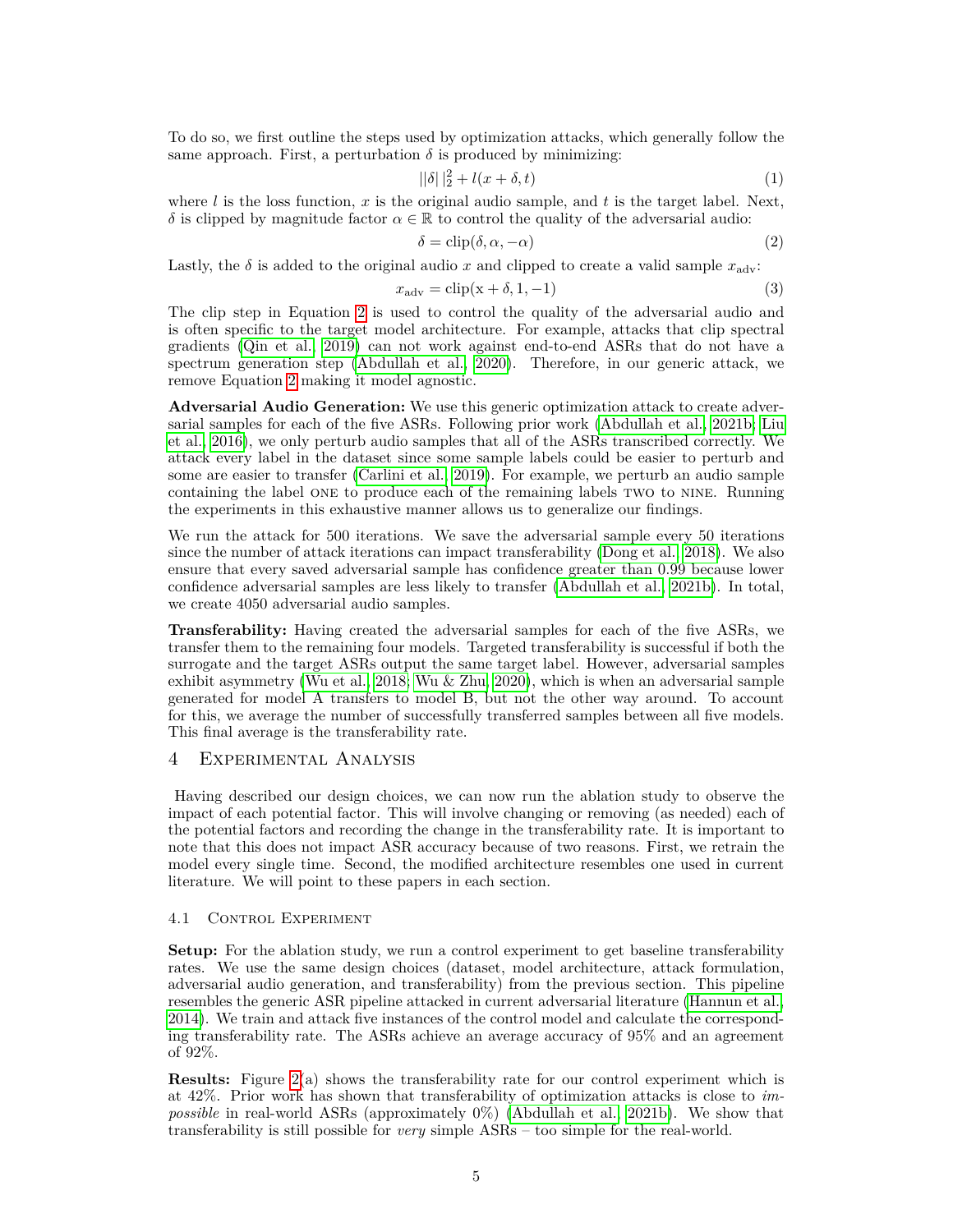

Potential Factor

<span id="page-5-0"></span>Figure 2: The target transferability rate of optimization attacks for every potential factor. We compare each factor's impact on the transferability rate against the (a) control experiment. There are three key insights. First, image domain samples (b) are harder to transfer than audio ones. Second, removing (c) MFCC, (d) RNN, and (e) sequence output type improves transferability. Third, increasing the  $(f)$  vocabulary and  $(g)$  sequence sizes reduces transferability.

Having measured the baseline results, we can now study the impact of each of the potential factors (Section [2\)](#page-1-1). We will *only* modify one potential factor at a time while keeping the rest of the control setup unaltered. This will ensure that the change in the potential factor alone affects the transferability rate.

## 4.2 Input Type Changed

**Setup:** Here, we will switch from the audio dataset to an image one. We use the same setup as the one used for the control experiment, except for the training data. Instead of training the ASR on audio samples containing numbers, we train it on images of handwritten numbers from the NIST Special Database [\(Grother, 1995\)](#page-11-11). This dataset is similar to the MNIST [\(LeCun, 1998\)](#page-11-12), except that the size of the images is 128x128. To match the onedimensional shape of audio (vectors of size 16,000), we rasterize the images into single vectors of length 16,384. We did not use the MNIST dataset because its smaller-sized images (28x28) rasterize to a length of only 784, which is substantially shorter than the audio samples. We train five instances of the ASR to a mean accuracy of 93% and agreement of 92%.

**Results:** The results show that the input type does impact the transferability rate, with images being harder to transfer than audio samples. Specifically, the rate falls from 43% for audio (Figure [2\(](#page-5-0)a)), to 19% for images (Figure 2(b)). This fall can be attributed to the contrast in the composition of audio and image samples. Specifically, image samples are composed of feature correlations that become periodic when we convert the images into one-dimensional vectors. Pixels that were next to each other in the original image are far apart in the vector. This can impact the MFCC extracted features and the corresponding robustness of the decision boundary.

## 4.3 MFCC Removed

**Setup:** In this experiment, we will observe the MFCC's effect on transferability by removing it from the pipeline. We use the same setup as the one used for the control experiment, except for the model architecture. We replace the MFCC with trainable layers, effectively converting the ASR into an end-to-end model seen in prior work [\(Amodei et al., 2016\)](#page-9-5). It is important to note that this end-to-end model has greater complexity due to the inclusion of additional trainable layers. However, the MFCC too acts as a pre-trained, frozen layer since it contains handcrafted mel-filters [\(Mannell, 1994\)](#page-11-7). In contrast, the new trainable layer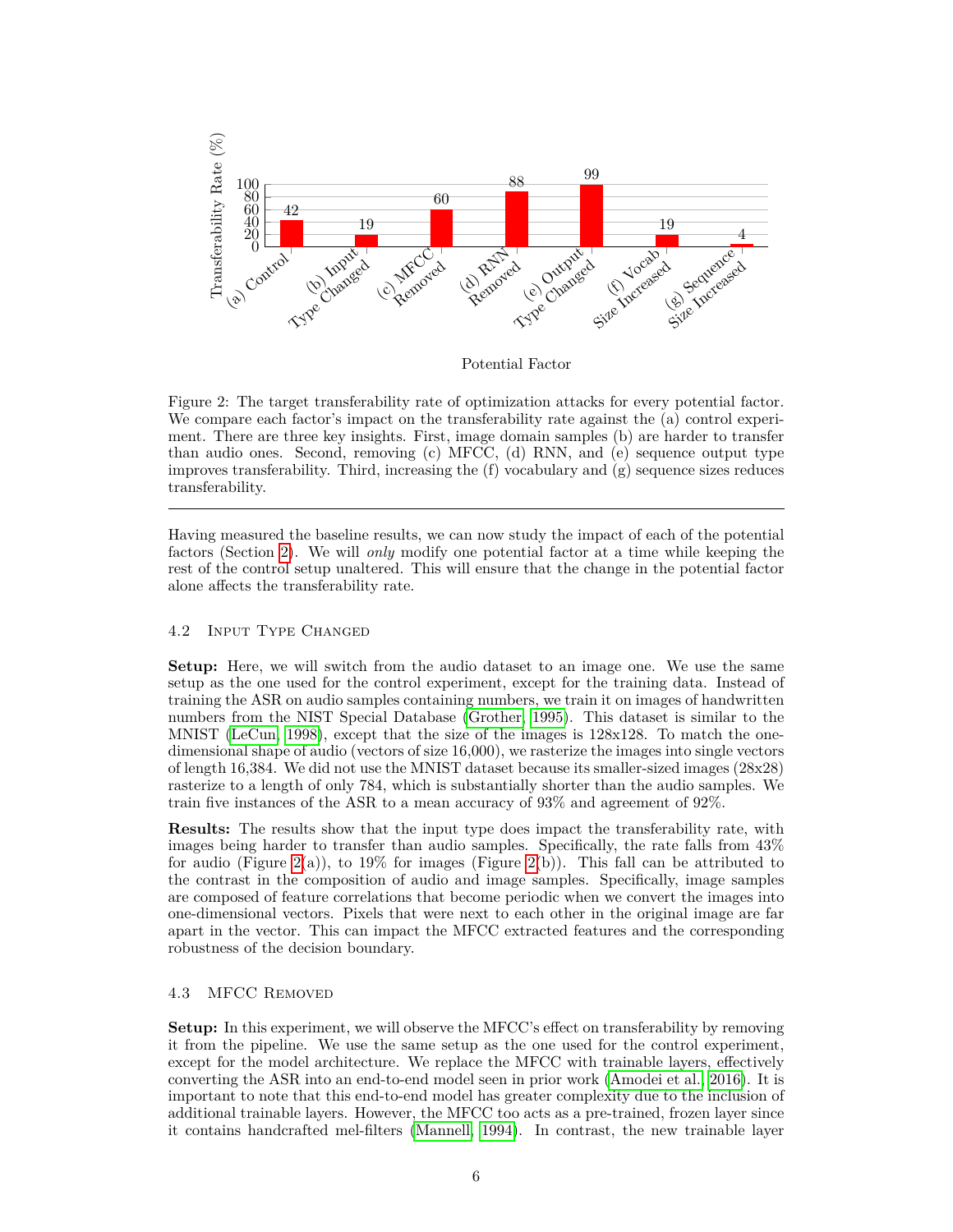allows learning filters during training. We train five instances of the is ASR to an average accuracy of 95%, and an agreement of 94%.

**Results:** The presence of the MFCC does hinder transferability (Figure [2\)](#page-5-0). We can see this as the rate increases from  $42\%$  (Figure [2\(](#page-5-0)a)) to  $60\%$  (Figure 2(c)). Further experiments in the Appendix demonstrated that this is because the MFCC is regularizing the feature vector, enables greater robustness to transferability.

#### 4.4 RNN Removed

**Setup:** We remove the RNN from the pipeline and observe the change in the transferability rate. We use the same setup as in the control experiment, except we modify the model architecture: we replace the RNN with a convolutional layer to maintain the approximate number of trainable parameters. This converts the pipeline from a sequence-to-sequence mapping type, to a repeated one-to-one mapping type and resembles valid a speech pipeline proposed in other works [\(Collobert et al., 2016\)](#page-10-9). We train five instances of the ASR, to an average accuracy of 94%, and an agreement of 91%.

**Results:** Removing the RNN from the ASR improves the transferability rate from 42% (Figure [2\(](#page-5-0)a)) to 88% (Figure 2(d)). This demonstrates that the RNN does limit transferability. It is also important to note that we use a vanilla RNN cell in the control, which we replace with a CNN for this experiment. Furthermore, real-world ASRs use more complex RNN cells (e.g., GRUs and LSTMs) that include additional weights. Since model complexity hinders transferability [\(Wu et al., 2018;](#page-12-3) [Demontis et al., 2019\)](#page-10-4), we expect that the additional parameters of the GRU and LSTM cells will decrease transferability even further, enabling even greater robustness in real-world models.

#### 4.5 Output Type Changed

**Setup:** To study the impact of the sequence output type, we replace it with a single-label one. Instead of outputting a sequence of characters per frame, the pipeline will output a single classification label (one to nine) for the entire audio. We use the same setup as the one used for the control experiment, except we modify the final layer of the model architecture. The resulting ASR will produce a single output for an entire input, effectively converting the pipeline from a sequence-to-sequence mapping to a one-to-one type. While this setup may seem unusual, speech pipelines have used this approach in past works [\(Chen](#page-10-10) [et al., 2014;](#page-10-10) [Higgins & Wohlford, 1985;](#page-11-13) [Rose & Paul, 1990\)](#page-12-9).

**Results:** The transferability increased from around  $42\%$  (Figure [2\(](#page-5-0)a)) to almost  $99\%$  (Figure  $2(e)$ ). This rate is almost identical to the 100% we observed in the image domain (Supplementary Materials Section A.3) and suggests that task type plays a very significant role in the transferability rate. A model that uses a sequence labeling task, instead of a single label one, will be more robust to transferability. Additionally, sequence labeling is necessary for ASRs due to the variability of speech. Therefore, training an ASR as in the current experiment is not possible for anything but trivial systems.

#### 4.6 Vocabulary Size Increased

**Setup:** The output complexity can be measured using two variables, one of which is vocabulary size (Section [2.3.4\)](#page-2-2). In this experiment, we observe the impact of vocabulary size by increasing its value. We use the same control setup, except that we increase the total number of output labels from 9 to 30. We do so by using the full Google Speech Commands dataset. We train five instances of the ASR, to an average accuracy of 92%, and agreement of 87%. This reduction in agreement from 92% (control experiment) to 87% is normal. By increasing the number of output labels, we increase the likelihood of even the benign samples being labeled incorrectly.

**Results:** We compare the control (trained on 9 output labels) with this modified setup (trained on 30 output labels). We can observe that the transferability rate fell by 24 points, from 42% (Figure [2\(](#page-5-0)a)) to 19% (Figure 2(f)). Certainly, part of this drop can be attributed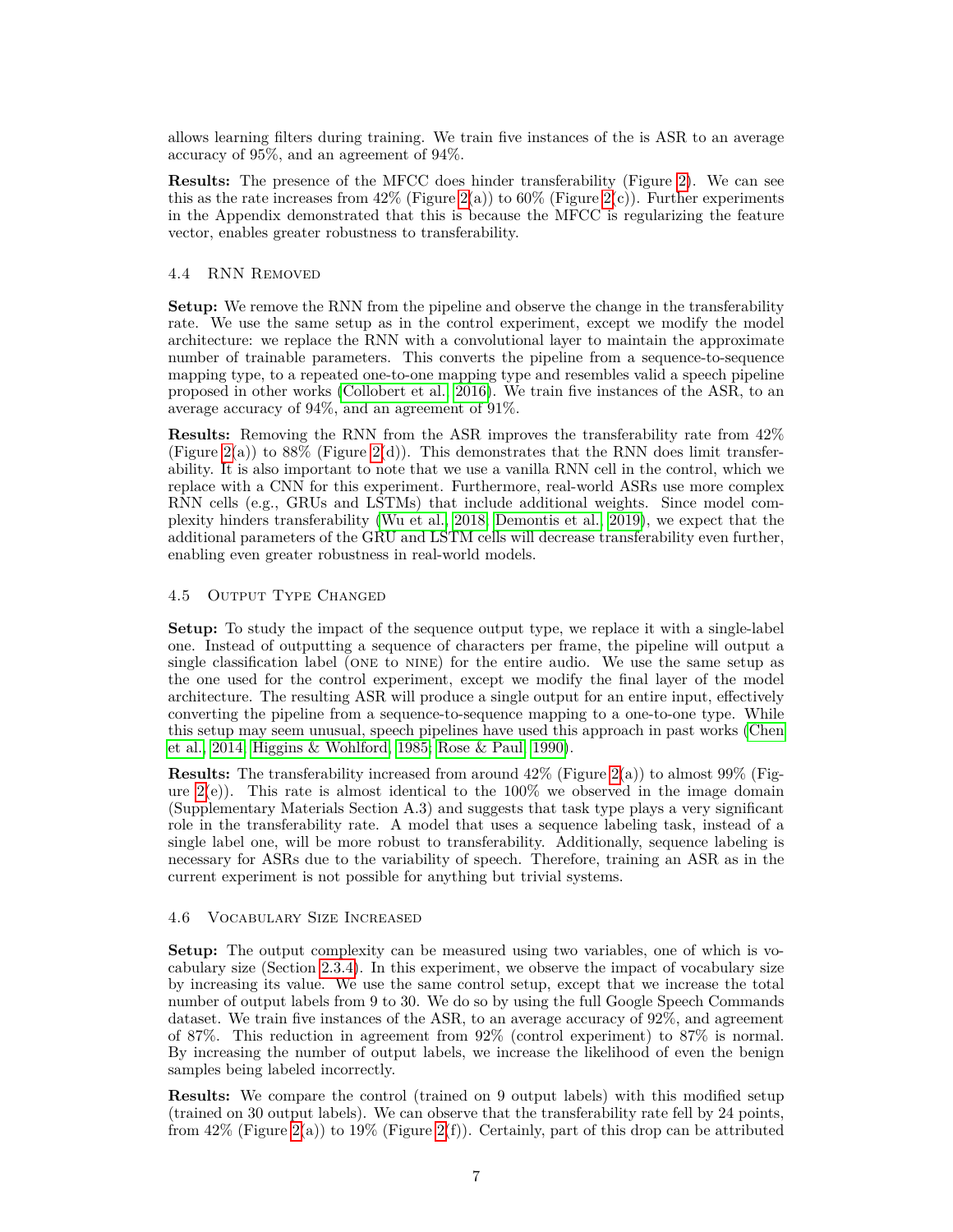to the fall in agreement, from the control  $(92\%)$  to the current setup  $(87\%)$ . However, a five percent drop in the agreement can not alone result in a large 24 percent drop in transferability. Therefore, a we believe that a substantial degree of the drop is due to the increased vocabulary size. Furthermore, real-world data sets contain hundreds of thousands of unique words [\(Panayotov et al., 2015\)](#page-11-14), far more than the 30 we tested in this experiment. Therefore, we can expect a further decrease in transferability in more realistic training data sets.

#### 4.7 Sequence Size Increased

**Setup:** In addition to vocabulary size, the sequence size also contributes towards output complexity. Similar to the previous experiment, we will study the impact on sequence size by increasing its value. We use the same setup as we had in the control experiment, except that we modify the original numbers-only training dataset. We generate a new dataset containing sequences of four numbers by concatenating audio samples (and their corresponding labels). For example, we concatenate four audio files that contain the words one, nine, one and nine, resulting in a single audio file containing the sequence one nine one nine. We train five instances of the ASR to an average accuracy of 95%, and agreement of 86%.

**Results**: Increasing the size of the sequence by just a single word can reduce the transferability rates from  $42\%$  (Figure  $2(a)$ ) to a mere  $4\%$  (Figure  $2(g)$ ). Real-world ASRs process much longer sequences than just size four. The average length of a sequence in the English language is around 15 words [\(Cutts, 2020\)](#page-10-11). Therefore, due to the increased sequence size, we can expect an even further decrease in the transferability rate in real-world ASRs.

# <span id="page-7-0"></span>5 Discussion and Takeaways

In the previous section, we explore how the six factors impact the transferability of optimization attacks in ASRs. In this section, we will discuss the takeaways from our findings.

**An ablation study to explore factors impacting transferability** *must* **be performed on a simple, but realistic ASR pipeline.** Real-world ASRs are large and complex, which itself limits the transferability of optimization attacks to an abysmal 0%. Performing an ablation study on such models will yield no results since removing or changing any component will not change the 0% transferability rate. This will hide the impact of other unknown factors that might be playing a role. As a result, we run an ablation study on a simple ASR pipeline and uncover six previously unknown factors that limit transferability.

**Existing optimization attacks are unlikely to provide targeted transferability against real-world ASRs.** In this paper, we uncover a number of factors that limit the transferability of optimization attacks in ASRs. Interestingly, these same factors are known to improve accuracy, and therefore, will likely be found in most real-world ASRs [\(Hannun](#page-11-10) [et al., 2014\)](#page-11-10). As a result, real-world ASRs will likely remain robust to optimization attacks, motivating the need to our attention to other attack types.

**The factors preventing transferability are also required for the correct functioning of the ASR.** Output type, large vocabulary, and sequence sizes are crucial for training accurate general-purpose ASRs. This is because ASRs need to account for varying audio length (output type) and a variety of words (vocabulary size) and phrases (sequence sizes). It might not be possible to train any real-world ASR without these three components. Fortunately, these same components also prevent transferability. Therefore, real-world ASRs will be robust to the targeted transferability of existing optimization attacks.

**Seeking better attacks:** Since optimization attacks do not provide targeted transferability in ASRs, the community should focus on the attack types that can. Signal processing attacks [\(Abdullah et al., 2021a;](#page-9-6) [2019\)](#page-9-7) is a family of attacks unique to the audio domain. These attacks exploit the feature extraction layer of the ASR pipeline (Figure [1\(](#page-2-1)b)) and therefore, provide key advantages. These attacks not only provide targeted transferability, but also require fewer queries, are model agnostic, require only black-box knowledge, and take mere seconds to execute [\(Abdullah et al., 2021b\)](#page-9-2). However, clean, targeted signal processing attacks (i.e., adversarial audio that sounds clean to humans and are transcribed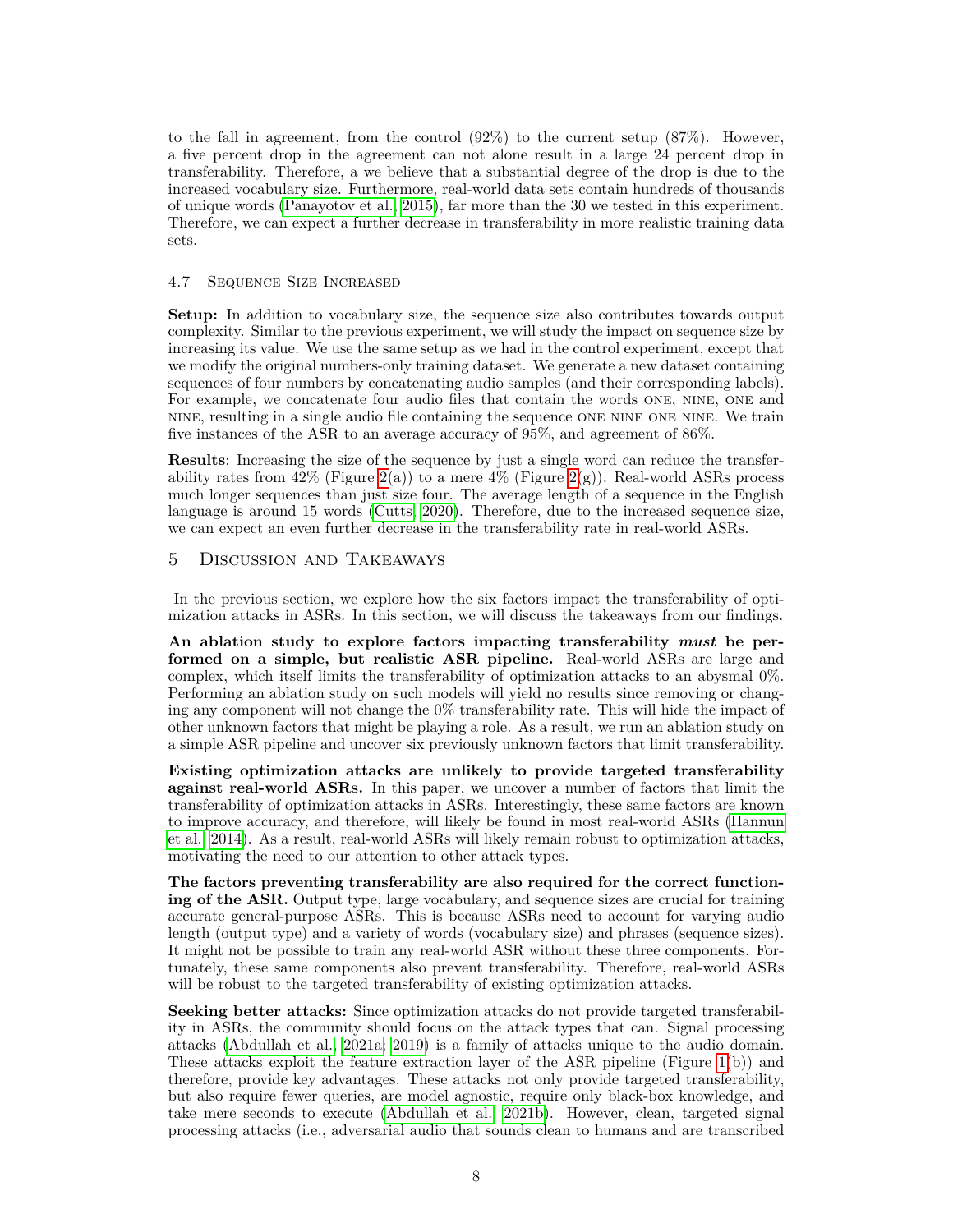as the targeted text) do not yet exist. Therefore, developing such attacks (to replace optimization ones) is a potential direction for future research.

**Building speaker recognition models that are robust to targeted transferability of optimization attacks:** Speaker recognition is one application in the audio domain that has a very similar pipeline to that of ASRs. However, unlike ASRs, speaker recognition models (specifically text-independent ones) are not robust to targeted transferability of optimization attacks [\(Chen et al., 2019\)](#page-10-2). Text-independent models check for speaker identity, without verifying the text in the audio sample. As a result, these models do not employ sequence labeling, vocabulary, and sequence sizes, the absence of which enables transferability. As a result, it is possible to build robust speaker recognition models by simply including text verification as part of the pipeline. This will involve using an ASR for text verification, which can then be followed by speaker identification. Since target transferability will fail at the ASR level, the speaker identification will not be triggered. This will ensure the robustness of the overall speaker recognition pipeline.

## <span id="page-8-0"></span>6 Related Work

ASRs are vulnerable to adversarial samples that can force them to output malicious labels. In the audio domain, there are three types of attacks to generate such adversarial samples: signal processing attacks [\(Abdullah et al., 2021a;](#page-9-6) [2019\)](#page-9-7), gradient-free attacks [\(Taori et al.,](#page-12-10) [2018;](#page-12-10) [Alzantot et al., 2017;](#page-9-8) [Chen et al., 2020\)](#page-10-12), and optimization attacks [\(Carlini & Wagner,](#page-10-13) [2018;](#page-10-13) [Cissé et al., 2017;](#page-10-14) [Kreuk et al., 2018a;](#page-11-15) [Qin et al., 2019;](#page-11-9) [Schönherr et al., 2019;](#page-12-11) [Abdoli](#page-9-9) [et al., 2019;](#page-9-9) [Yuan et al., 2018;](#page-12-12) [Yakura & Sakuma, 2018;](#page-12-13) [Alzantot et al., 2017\)](#page-9-8).

**Signal Processing Attacks:** do exhibit targeted transferability because these exploit the feature extraction stage of the ASR pipeline. They produce adversarial samples whose feature vectors are similar to the ones produced for the benign sample. As a consequence, the model is unable to ascertain whether the feature vector came from benign or adversarial audio. However, there do not yet exist signal processing attacks that can produce clean audio that is also transcribed as the adversary chosen text. So far, existing signal processing attacks can only generate targeted noisy audio (i.e., the attack audio sounds like noise to the human ear, but is transcribed as the targeted text by the model) or untargeted clean audio (i.e., the attack audio sounds clean to the human ear, but is transcribed as garbage text by the model).

**Gradient-Free Attacks:** craft adversarial samples by repeatedly querying the target model. Theoretically, this can enable attackers to exploit models in black-box settings. However, these attacks have not had any success against real-world ASRs. Additionally, these attacks have not demonstrated any transferability, even against the simple ASRs.

**Optimization Attacks:** use the model gradients to craft adversarial samples. These attacks have been incredibly successful in the image domain [\(Szegedy et al., 2013;](#page-12-14) [Goodfellow](#page-10-15) [et al., 2014;](#page-10-15) [2016;](#page-10-16) [Papernot et al., 2017;](#page-11-16) [2016\)](#page-11-17). One of the reasons for this is the ability of their samples to exhibit transferability even for real-world black-box systems [\(Liu et al.,](#page-11-0) [2016\)](#page-11-0). Most of the work in the space of transferable optimization attack samples has therefore been focused on image recognition models. There are several factors that have been shown to affect transferability, which we list in Section [2.1.](#page-1-0) In contrast, our work specifically focuses on the audio domain. We are the first to study the factors that make the targeted transferability of optimization attacks difficult against ASRs.

## <span id="page-8-1"></span>7 Conclusions

In this work, we investigated why ASRs robust to target transferability of optimization attacks. We conducted an exhaustive ablation study and uncovered previously unknown factors that limit transferability. The ability of these factors to limit transferability exposes a serious limitation in optimization attacks against ASRs. As a result, attack types that have demonstrated transferability in real-world settings, like signal processing attacks, deserve more attention.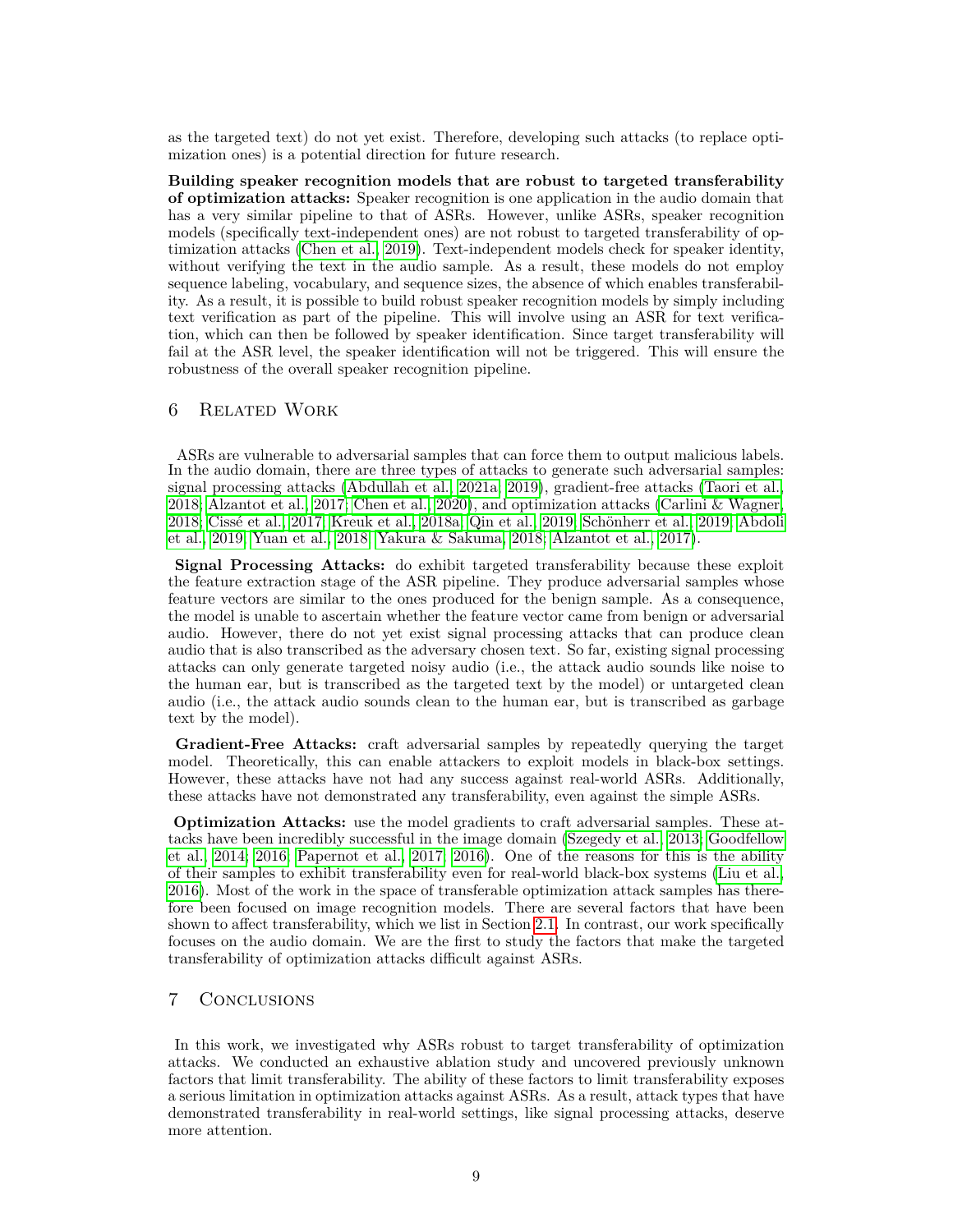## 8 ACKNOWLEDGMENTS

This work is partly supported by the National Science Foundation under CNS-1933208. Any opinions, findings, and conclusions or recommendations expressed in this material are those of the authors and do not necessarily reflect the views of the National Science Foundation. Additionally, we would like to thank Patrick Emami for providing valuable comments and revisions on an early draft of this work.

### 9 CODE OF ETHICS

These authors have reviewed and adhered to the ICLR Code of Ethics.

## 10 REPRODUCIBILITY STATEMENT

To train the ASR, the readers can refer to the pipeline found in the Supplementary materials, Figure 3. This figure describes the exact ASR architecture we used in the experiments. The information about the training data, ASR pipeline, attack formulation, and attack hyper parameter details exist in Section 3.

#### **REFERENCES**

- <span id="page-9-3"></span>Simplernn, 2021. Available at [https://www.tensorflow.org/api\\_docs/python/tf/](https://www.tensorflow.org/api_docs/python/tf/keras/layers/SimpleRNN) [keras/layers/SimpleRNN](https://www.tensorflow.org/api_docs/python/tf/keras/layers/SimpleRNN).
- <span id="page-9-9"></span>Sajjad Abdoli, Luiz G Hafemann, Jerome Rony, Ismail Ben Ayed, Patrick Cardinal, and Alessandro L Koerich. Universal Adversarial Audio Perturbations. *arXiv preprint arXiv:1908.03173*, 2019.
- <span id="page-9-7"></span>Hadi Abdullah, Washington Garcia, Christian Peeters, Patrick Traynor, Kevin Butler, and Joseph Wilson. Practical Hidden Voice Attacks against Speech and Speaker Recognition Systems. *Proceedings of the 2019 Network and Distributed System Security Symposium (NDSS)*, 2019.
- <span id="page-9-4"></span>Hadi Abdullah, Muhammad Sajidur Rahman, Christian Peeters, Cassidy Gibson, Vincent Bindschaedler, Washington Garcia, Tom Shrimpton, and Patrick Traynor. Beyond lp clipping: Equalization-based psychoacoustic attacks against asrs. 2020.
- <span id="page-9-6"></span>Hadi Abdullah, Muhammad Sajidur Rahman, Washington Garcia, Logan Blue, Kevin Warren, Anurag Swarnim Yadav, Tom Shrimpton, and Patrick Traynor. Hear "no evil", see "Kenansville": Efficient and transferable black-box attacks on speech recognition and voice identification systems. *IEEE Security and Privacy (S&P)*, 2021a.
- <span id="page-9-2"></span>Hadi Abdullah, Kevin Warren, Vincent Bindschaedler, Nicolas Papernot, and Patrick Traynor. SoK: The Faults in our ASRs: An overview of attacks against automatic speech recognition and speaker identification systems. *IEEE Security and Privacy (S&P)*, 2021b.
- <span id="page-9-8"></span>Moustafa Alzantot, Bharathan Balaji, and Mani B. Srivastava. Did you hear that? Adversarial Examples Against Automatic Speech Recognition. In *Neural Information Processing Systems Workshop on Machine Deception 2017*, volume abs/1801.00554. Neural Information Processing Systems, 2017. URL <http://arxiv.org/abs/1801.00554>.
- <span id="page-9-0"></span>Amazon. Amazon Alexa, 2021. Available at [https://www.amazon.com/b?ie=UTF8&node=](https://www.amazon.com/b?ie=UTF8&node=21341306011) [21341306011](https://www.amazon.com/b?ie=UTF8&node=21341306011).
- <span id="page-9-5"></span>Dario Amodei, Sundaram Ananthanarayanan, Rishita Anubhai, Jingliang Bai, Eric Battenberg, Carl Case, Jared Casper, Bryan Catanzaro, Qiang Cheng, Guoliang Chen, et al. Deep speech 2: End-to-end speech recognition in english and mandarin. In *International Conference on Machine Learning*, pp. 173–182, 2016.
- <span id="page-9-1"></span>Raghav Bharadwaj. Voice and Speech Recognition in Banking – What's Possible Today, 2019. Available at [https://emerj.com/ai-sector-overviews/voice-speech](https://emerj.com/ai-sector-overviews/voice-speech-recognition-banking/)[recognition-banking/](https://emerj.com/ai-sector-overviews/voice-speech-recognition-banking/).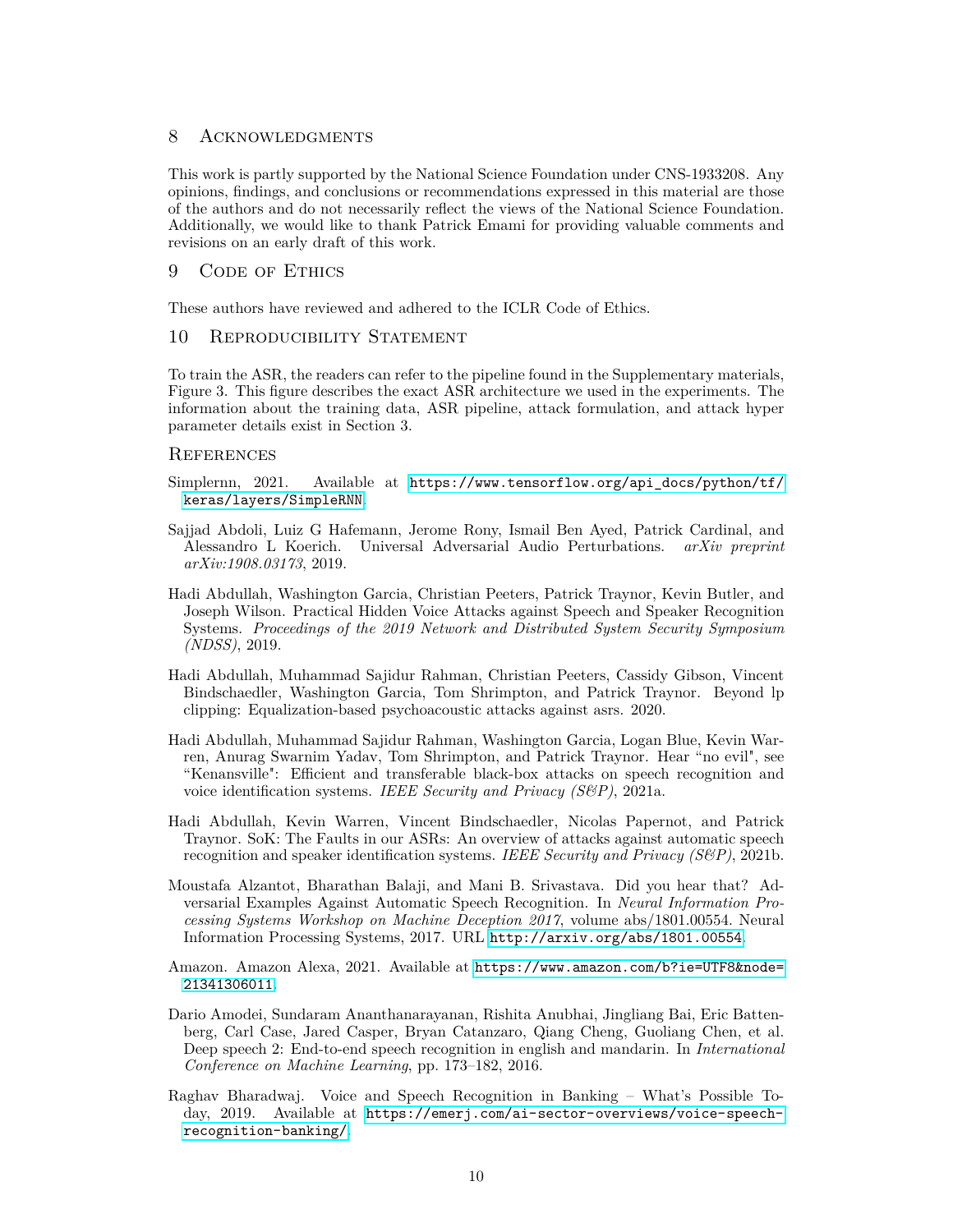- <span id="page-10-1"></span>Tom B Brown, Dandelion Mané, Aurko Roy, Martín Abadi, and Justin Gilmer. Adversarial patch. *arXiv preprint arXiv:1712.09665*, 2017.
- <span id="page-10-13"></span>Nicholas Carlini and David Wagner. Audio adversarial examples: Targeted attacks on speech-to-text. In *2018 IEEE Security and Privacy Workshops (SPW)*, pp. 1–7. IEEE, 2018.
- <span id="page-10-8"></span>Nicholas Carlini, Anish Athalye, Nicolas Papernot, Wieland Brendel, Jonas Rauber, Dimitris Tsipras, Ian Goodfellow, Aleksander Madry, and Alexey Kurakin. On evaluating adversarial robustness. *arXiv preprint arXiv:1902.06705*, 2019.
- <span id="page-10-2"></span>Guangke Chen, Sen Chen, Lingling Fan, Xiaoning Du, Zhe Zhao, Fu Song, and Yang Liu. Who is real bob? adversarial attacks on speaker recognition systems. *arXiv preprint arXiv:1911.01840*, 2019.
- <span id="page-10-10"></span>Guoguo Chen, Carolina Parada, and Georg Heigold. Small-footprint keyword spotting using deep neural networks. In *2014 IEEE International Conference on Acoustics, Speech and Signal Processing (ICASSP)*, pp. 4087–4091. IEEE, 2014.
- <span id="page-10-12"></span>Yuxuan Chen, Xuejing Yuan, Jiangshan Zhang, Yue Zhao, Shengzhi Zhang, Kai Chen, and XiaoFeng Wang. Devil's whisper: A general approach for physical adversarial attacks against commercial black-box speech recognition devices. In *29th USENIX Security Symposium (USENIX Security 20)*, 2020.
- <span id="page-10-7"></span>Junyoung Chung, Caglar Gulcehre, KyungHyun Cho, and Yoshua Bengio. Empirical evaluation of gated recurrent neural networks on sequence modeling. *arXiv preprint arXiv:1412.3555*, 2014.
- <span id="page-10-14"></span>Moustapha Cissé, Yossi Adi, Natalia Neverova, and Joseph Keshet. Houdini: Fooling Deep Structured Visual and Speech Recognition Models with Adversarial Examples. In *Advances in Neural Information Processing Systems 30: Annual Conference on Neural Information Processing Systems 2017, 4-9 December 2017, Long Beach, CA, USA*, pp. 6980– 6990, 2017.
- <span id="page-10-9"></span>Ronan Collobert, Christian Puhrsch, and Gabriel Synnaeve. Wav2letter: an end-to-end convnet-based speech recognition system. *arXiv preprint arXiv:1609.03193*, 2016.
- <span id="page-10-11"></span>Martin Cutts. *Oxford guide to plain English*. Oxford University Press, USA, 2020.
- <span id="page-10-4"></span>Ambra Demontis, Marco Melis, Maura Pintor, Matthew Jagielski, Battista Biggio, Alina Oprea, Cristina Nita-Rotaru, and Fabio Roli. Why Do Adversarial Attacks Transfer? Explaining Transferability of Evasion and Poisoning Attacks. In *28th* {*USENIX*} *Security Symposium (*{*USENIX*} *Security 19)*, pp. 321–338, 2019.
- <span id="page-10-5"></span>Yinpeng Dong, Fangzhou Liao, Tianyu Pang, Hang Su, Jun Zhu, Xiaolin Hu, and Jianguo Li. Boosting adversarial attacks with momentum. In *Proceedings of the IEEE conference on computer vision and pattern recognition*, pp. 9185–9193, 2018.
- <span id="page-10-0"></span>Dan Froomkin. The Computers are Listening, Part 2. 2015. Available at [https:](https://theintercept.com/2015/06/08/nsa-transcription-american-phone-calls/) [//theintercept.com/2015/06/08/nsa-transcription-american-phone-calls/](https://theintercept.com/2015/06/08/nsa-transcription-american-phone-calls/).
- <span id="page-10-6"></span>Felix A Gers, Jürgen Schmidhuber, and Fred Cummins. Learning to forget: Continual prediction with lstm. 1999.
- <span id="page-10-16"></span>Ian Goodfellow, Yoshua Bengio, and Aaron Courville. *Deep learning*. MIT press, 2016.
- <span id="page-10-15"></span>Ian J Goodfellow, Jonathon Shlens, and Christian Szegedy. Explaining and harnessing adversarial examples. *arXiv preprint arXiv:1412.6572*, 2014.
- <span id="page-10-3"></span>Kathrin Grosse, Nicolas Papernot, Praveen Manoharan, Michael Backes, and Patrick Mc-Daniel. Adversarial examples for malware detection. In *European symposium on research in computer security*, pp. 62–79. Springer, 2017.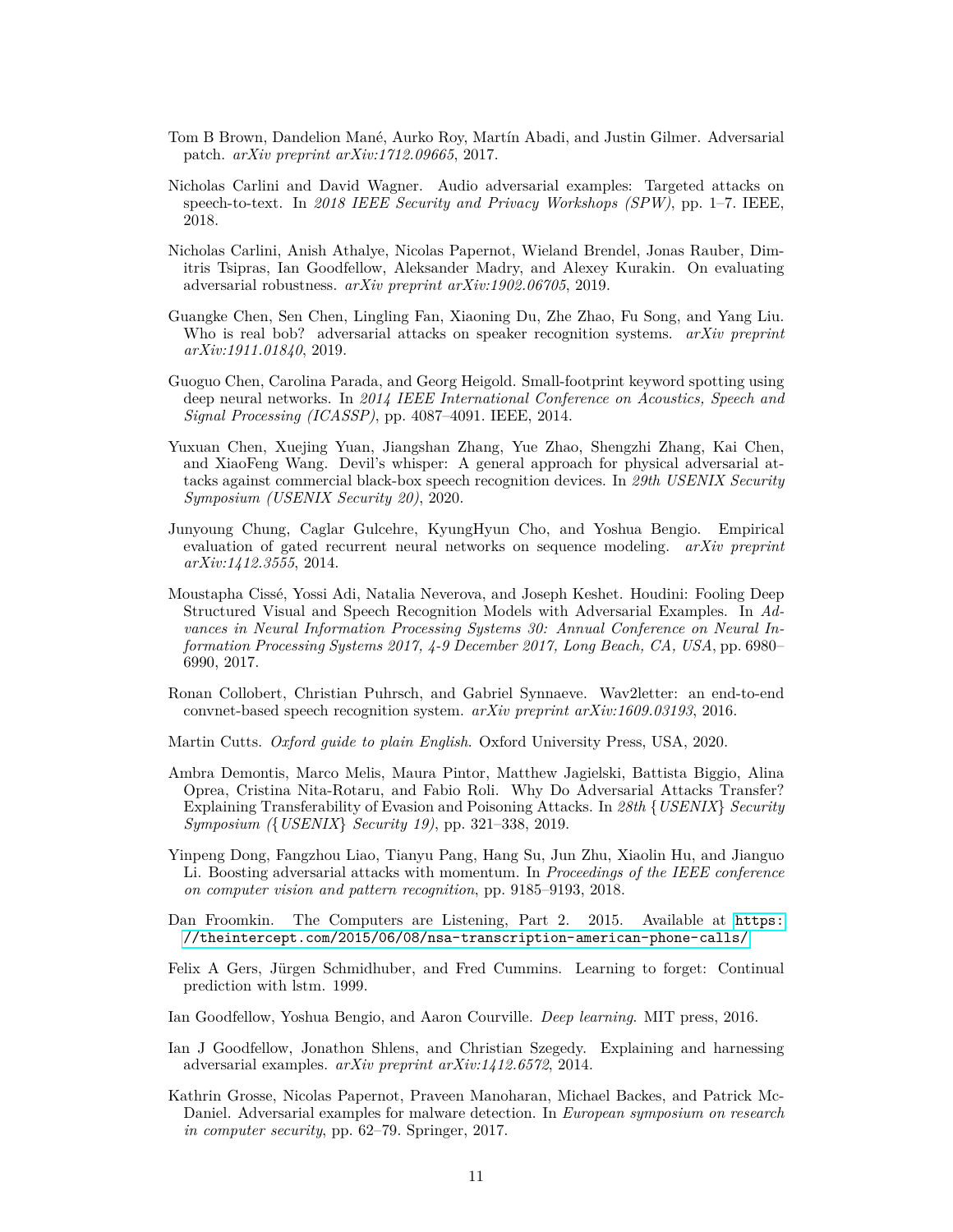- <span id="page-11-11"></span>Patrick J Grother. Nist special database 19. *Handprinted forms and characters database, National Institute of Standards and Technology*, pp. 10, 1995.
- <span id="page-11-4"></span>Chuan Guo, Jared S Frank, and Kilian Q Weinberger. Low frequency adversarial perturbation. *arXiv preprint arXiv:1809.08758*, 2018.
- <span id="page-11-10"></span>Awni Hannun, Carl Case, Jared Casper, Bryan Catanzaro, Greg Diamos, Erich Elsen, Ryan Prenger, Sanjeev Satheesh, Shubho Sengupta, Adam Coates, et al. Deep speech: Scaling up end-to-end speech recognition. *arXiv preprint arXiv:1412.5567*, 2014.
- <span id="page-11-13"></span>Alan Higgins and R Wohlford. Keyword recognition using template concatenation. In *ICASSP'85. IEEE International Conference on Acoustics, Speech, and Signal Processing*, volume 10, pp. 1233–1236. IEEE, 1985.
- <span id="page-11-1"></span>Weiwei Hu and Ying Tan. Generating adversarial malware examples for black-box attacks based on gan. *arXiv preprint arXiv:1702.05983*, 2017.
- <span id="page-11-15"></span>Felix Kreuk, Yossi Adi, Moustapha Cisse, and Joseph Keshet. Fooling End-to-end Speaker Verification by Adversarial Examples. *arXiv preprint arXiv:1801.03339*, 2018a.
- <span id="page-11-2"></span>Felix Kreuk, Assi Barak, Shir Aviv-Reuven, Moran Baruch, Benny Pinkas, and Joseph Keshet. Deceiving end-to-end deep learning malware detectors using adversarial examples. *arXiv preprint arXiv:1802.04528*, 2018b.
- <span id="page-11-3"></span>Alexey Kurakin, Ian Goodfellow, and Samy Bengio. Adversarial examples in the physical world. *arXiv preprint arXiv:1607.02533*, 2016a.
- <span id="page-11-8"></span>Alexey Kurakin, Ian Goodfellow, and Samy Bengio. Adversarial machine learning at scale. *arXiv preprint arXiv:1611.01236*, 2016b.
- <span id="page-11-12"></span>Yann LeCun. The mnist database of handwritten digits. *http://yann. lecun. com/exdb/mnist/*, 1998.
- <span id="page-11-5"></span>Yiqing Lin and Waleed H Abdulla. Principles of Psychoacoustics. In *Audio Watermark*, pp. 15–49. Springer, 2015.
- <span id="page-11-0"></span>Yanpei Liu, Xinyun Chen, Chang Liu, and Dawn Song. Delving into transferable adversarial examples and black-box attacks. *arXiv preprint arXiv:1611.02770*, 2016.
- <span id="page-11-7"></span>R.H. Mannell. The perceptual and auditory implications of parametric scaling in synthetic speech. *Macquarie University*, pp. (Chapter 2), 1994. URL ["http://clas.mq.edu.au/]("http://clas.mq.edu.au/speech/acoustics/auditory_representatiopitchdiscrim.html") [speech/acoustics/auditory\\_representatiopitchdiscrim.html"]("http://clas.mq.edu.au/speech/acoustics/auditory_representatiopitchdiscrim.html").
- <span id="page-11-6"></span>Muhammad Muzammal Naseer, Salman H Khan, Muhammad Haris Khan, Fahad Shahbaz Khan, and Fatih Porikli. Cross-domain transferability of adversarial perturbations. *Advances in Neural Information Processing Systems*, 32:12905–12915, 2019.
- <span id="page-11-14"></span>Vassil Panayotov, Guoguo Chen, Daniel Povey, and Sanjeev Khudanpur. Librispeech: an ASR corpus based on public domain audio books. In *2015 IEEE International Conference on Acoustics, Speech and Signal Processing (ICASSP)*, pp. 5206–5210. IEEE, 2015.
- <span id="page-11-17"></span>Nicolas Papernot, Patrick McDaniel, and Ian Goodfellow. Transferability in Machine Learning: from Phenomena to Black-Box Attacks using Adversarial Samples. *arXiv preprint arXiv:1605.07277*, 2016.
- <span id="page-11-16"></span>Nicolas Papernot, Patrick McDaniel, Ian Goodfellow, Somesh Jha, Z Berkay Celik, and Ananthram Swami. Practical Black-box Attacks Against Machine Learning. In *Proceedings of the 2017 ACM on Asia Conference on Computer and Communications Security*, pp. 506–519. ACM, 2017.
- <span id="page-11-9"></span>Yao Qin, Nicholas Carlini, Ian Goodfellow, Garrison Cottrell, and Colin Raffel. Imperceptible, Robust, and Targeted Adversarial Examples for Automatic Speech Recognition. *arXiv preprint arXiv:1903.10346*, 2019.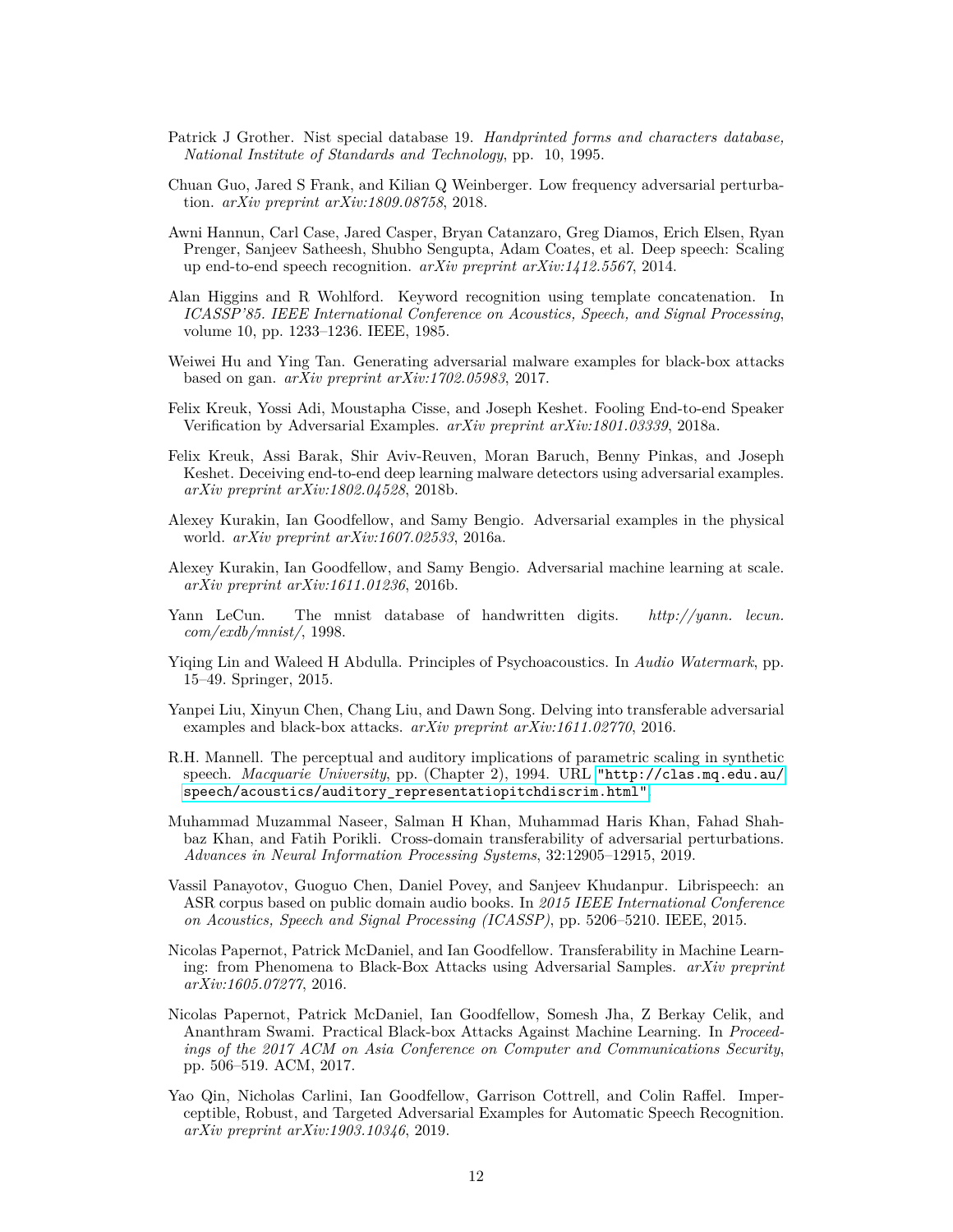- <span id="page-12-9"></span>Richard C Rose and Douglas B Paul. A hidden markov model based keyword recognition system. In *International Conference on Acoustics, Speech, and Signal Processing*, pp. 129–132. IEEE, 1990.
- <span id="page-12-11"></span>Lea Schönherr, Katharina Kohls, Steffen Zeiler, Thorsten Holz, and Dorothea Kolossa. Adversarial Attacks Against Automatic Speech Recognition Systems via Psychoacoustic Hiding. The Internet Society, 2019. URL <https://www.ndss-symposium.org/ndss2019/>.
- <span id="page-12-1"></span>Shawn Shan, Emily Wenger, Jiayun Zhang, Huiying Li, Haitao Zheng, and Ben Y Zhao. Fawkes: Protecting personal privacy against unauthorized deep learning models. *arXiv preprint arXiv:2002.08327*, 2020.
- <span id="page-12-4"></span>Yash Sharma, Gavin Weiguang Ding, and Marcus Brubaker. On the effectiveness of low frequency perturbations. *arXiv preprint arXiv:1903.00073*, 2019.
- <span id="page-12-14"></span>Christian Szegedy, Wojciech Zaremba, Ilya Sutskever, Joan Bruna, Dumitru Erhan, Ian Goodfellow, and Rob Fergus. Intriguing properties of neural networks. *arXiv preprint arXiv:1312.6199*, 2013.
- <span id="page-12-10"></span>Rohan Taori, Amog Kamsetty, Brenton Chu, and Nikita Vemuri. Targeted Adversarial Examples for Black Box Audio Systems. *arXiv preprint arXiv:1805.07820*, 2018.
- <span id="page-12-6"></span>Florian Tramèr, Nicolas Papernot, Ian Goodfellow, Dan Boneh, and Patrick McDaniel. The space of transferable adversarial examples. *arXiv preprint arXiv:1704.03453*, 2017.
- <span id="page-12-0"></span>Aliza Vigderman. Best Alexa Home Security Systems, 2021. Available at [https://www.](https://www.security.org/home-security-systems/best/alexa/) [security.org/home-security-systems/best/alexa/](https://www.security.org/home-security-systems/best/alexa/).
- <span id="page-12-8"></span>Pete Warden. Speech commands: A dataset for limited-vocabulary speech recognition. *arXiv preprint arXiv:1804.03209*, 2018.
- <span id="page-12-7"></span>Xingxing Wei, Siyuan Liang, Ning Chen, and Xiaochun Cao. Transferable adversarial attacks for image and video object detection. *arXiv preprint arXiv:1811.12641*, 2018.
- <span id="page-12-5"></span>Lei Wu and Zhanxing Zhu. Towards understanding and improving the transferability of adversarial examples in deep neural networks. In *Asian Conference on Machine Learning*, pp. 837–850. PMLR, 2020.
- <span id="page-12-3"></span>Lei Wu, Zhanxing Zhu, Cheng Tai, et al. Understanding and Enhancing the Transferability of Adversarial Examples. *arXiv preprint arXiv:1802.09707*, 2018.
- <span id="page-12-13"></span>Hiromu Yakura and Jun Sakuma. Robust Audio Adversarial Example for a Physical Attack. *arXiv preprint arXiv:1810.11793*, 2018.
- <span id="page-12-12"></span>Xuejing Yuan, Yuxuan Chen, Yue Zhao, Yunhui Long, Xiaokang Liu, Kai Chen, Shengzhi Zhang, Heqing Huang, Xiaofeng Wang, and Carl A Gunter. CommanderSong: A Systematic Approach for Practical Adversarial Voice Recognition. In *Proceedings of the USENIX Security Symposium*, 2018.
- <span id="page-12-2"></span>Wen Zhou, Xin Hou, Yongjun Chen, Mengyun Tang, Xiangqi Huang, Xiang Gan, and Yong Yang. Transferable adversarial perturbations. In *Proceedings of the European Conference on Computer Vision (ECCV)*, pp. 452–467, 2018.

# A Supplementary Materials

#### A.1 RNN as a Potential Factor

A typical ASR neural network is made up of the following four stacked components:CNN->RNN->FC->LOGITS, as seen in Figure [1\(](#page-2-1)iii). It is not necessary to exhaustively study the impact on the transferability of each of these components. This is because transferability in image models is far easier (Supplementary Materials A.1) than in ASRs [Abdullah](#page-9-2) [et al.](#page-9-2) [\(2021b\)](#page-9-2). This suggests that there are component(s) unique to ASRs (i.e., components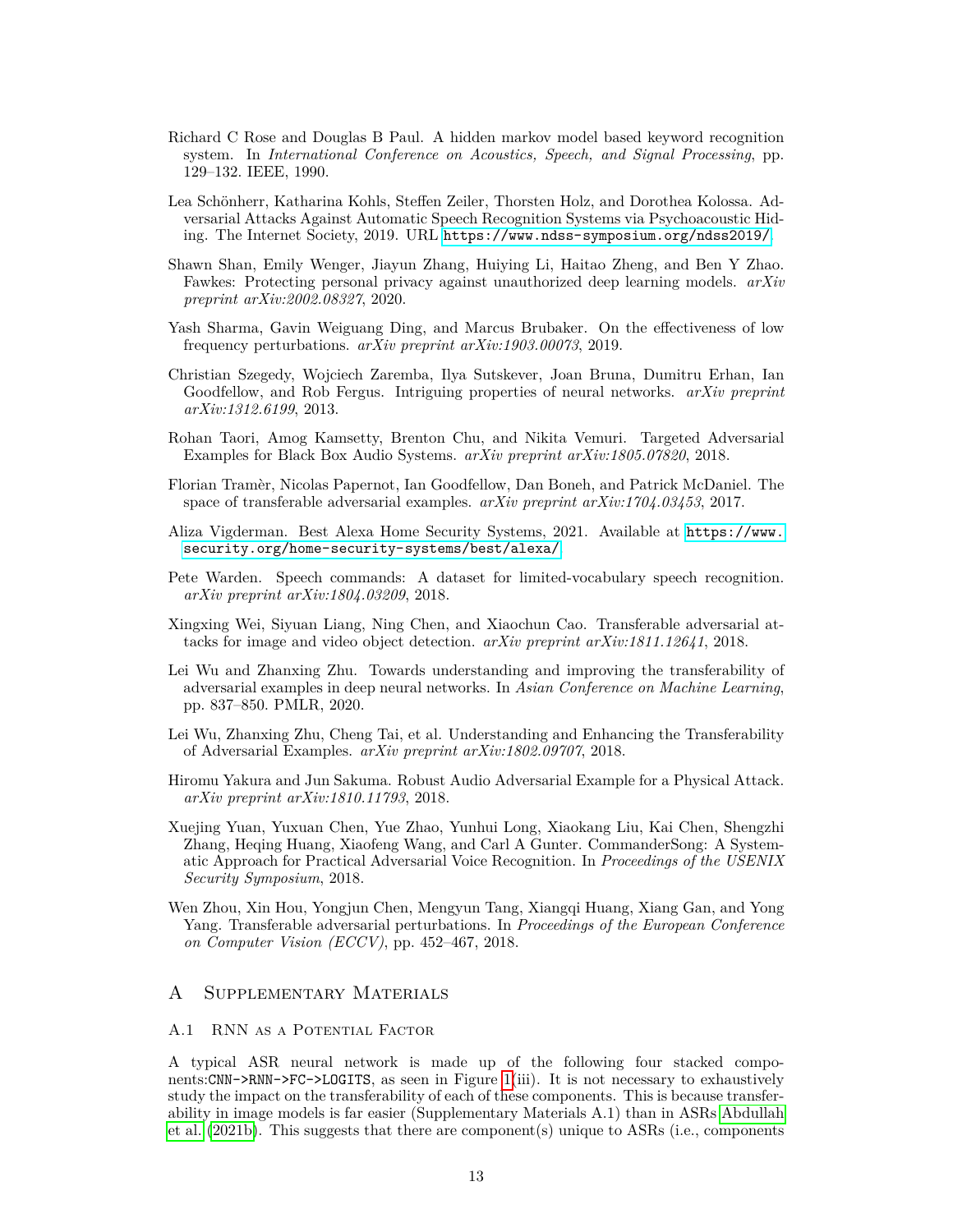non-existent in image models) that might be hindering transferability. As a consequence, we focus our study on the symmetric difference of the two model architectures (i.e., present in ASRs but not in image models). The only component that fits this criterion is the RNN, as shown in Figure  $1(c)$ .

## A.2 Real World ASR for Ablation Study

In the ideal case, we would want to run the ablation study on real-world ASRs, since we are trying to make conclusions about such ASRs. However, such a study will provide inconclusive results about the potential facotors. A real-world ASR has high model complexity, with tens of millions of training parameters. Similarly, it is trained on complex data sets (i.e., containing a large vocabulary size of hundreds of unique words and long sequence sizes). We already know that large model and output complexity limit transferability to 0% [Abdullah](#page-9-2) [et al.](#page-9-2) [\(2021b\)](#page-9-2). As a consequence, if we were to run an ablation study on such an ASR, the model and output complexity alone will force the transferability to remain at 0%. For example, while removing the RNN increases transferability (Figure [4\)](#page-15-0), this step will have no impact on transferability in the case of a real-world ASR.

To validate this hypothesis, we conducted a simple experiment. We trained multiple realworld ASRs (on identical setups) that did not contain an RNN using the wav2letter architecture [Collobert et al.](#page-10-9) [\(2016\)](#page-10-9). We used the LibriSpeech data set for training, which contains 1000 hours of audio, has a vocabulary size of 900,000 unique, and up to a sequence size of 20. We followed the same methodological steps outlined in Section [3](#page-3-0) to produce the adversarial samples. Of these, *none* of them transferred from the surrogate to the target models we had trained.

As a consequence, we had no choice but to run the study this phenomenon on a simpler ASR using a less complex training data set. This limits the impact of the known factors and helps isolate the impact of the unknown ones.

#### A.3 Targeted Transferability for Image models

We know that targeted transferability rates for audio models are abysmally low [Abdullah](#page-9-2) [et al.](#page-9-2) [\(2021b\)](#page-9-2), even when the models are trained on identical setups. We conduct the following experiment to study whether this is true for image recognition models:

## A.3.1 SETUP

We use the same general setup we had used in the control experiment (Section 4.1), except change the architecture, the training data, and the attack. We train on the MNIST datase[tLeCun](#page-11-12) [\(1998\)](#page-11-12) on the following architecture: CNN->MAXPOOL->CNN->MAXPOOL->CNN->FC->LOGITS. The model contains 250,000 trainable parameters, similar to the control. We train the models for 12 epochs, with 1024 batch size an accuracy of 94% and an agreement of 89%. We use the basic iterative attack [Goodfellow et al.](#page-10-15) [\(2014\)](#page-10-15) clipping perturbations at values of 0.1 and 0.05.

#### A.3.2 Result

We observe a transferability of exactly 100% for both clip values, for all iterations. In stark contrast, audio transferability is close to 43% (Section 4.1). This is despite the fact that the attack we use against the image models uses clipping. In contrast, we perform no such clipping in the audio attack (Section 3.4). To add to that, the accuracy and agreement of the image model  $(94\% \text{ and } 89\%)$  is lower than the control  $(95\% \text{ and } 92\%)$ . This implies that there are additional previously unknown factors that are preventing transferability in the audio domain.

#### A.4 MFCC and Transferability for ASRs

transferability rate remains constant for the control, when the MFCC is present (Figure  $5(a)$ ). However, when the MFCC is removed, the transferability rate drops from  $65\%$  (at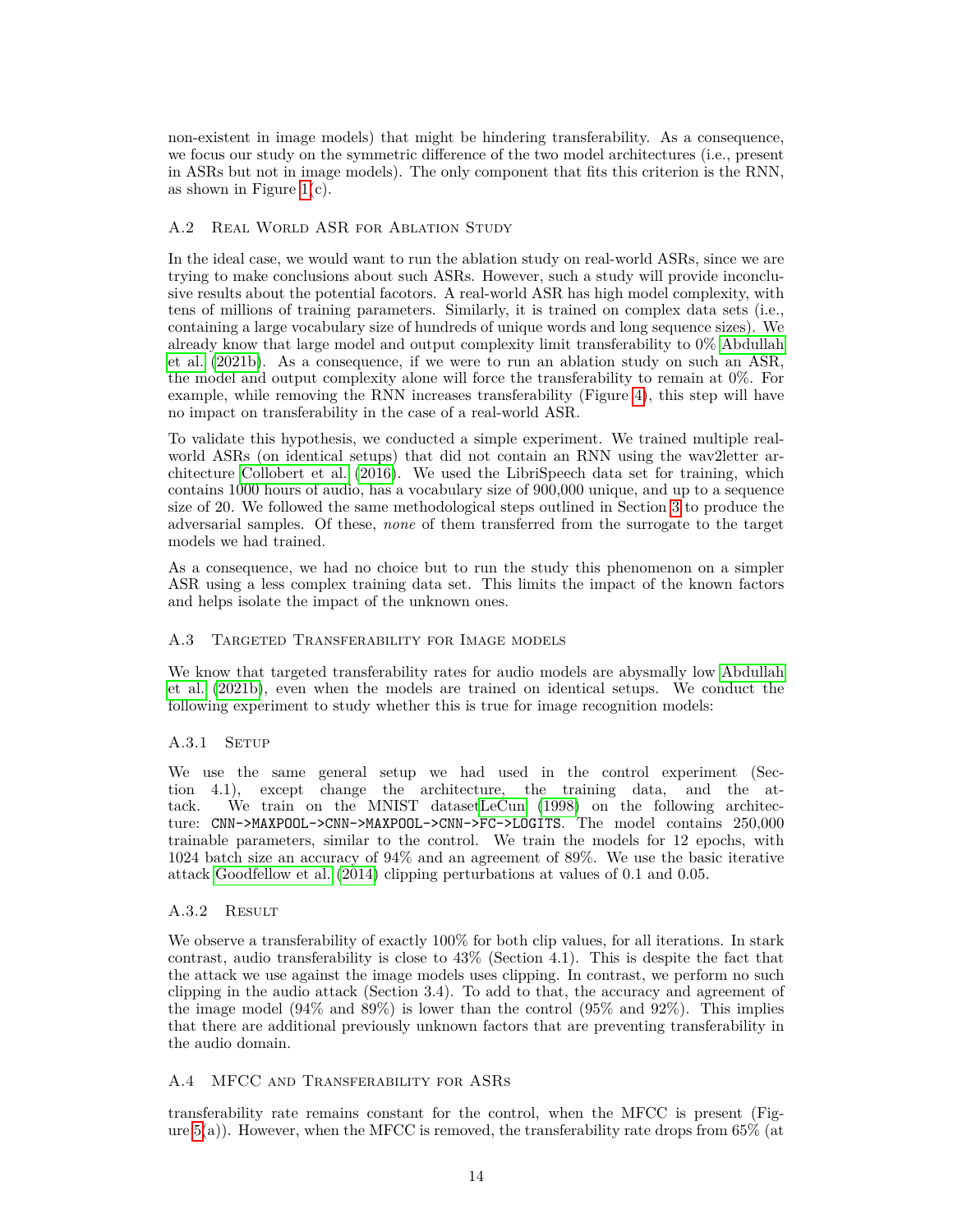

Figure 3: The details of the pipeline we used in the control experiment. The pipelines for the potential factors we study in the paper are all based on the one shown above.

<sup>50</sup> iterations) to 57% (at 500 iterations), shown in Figure [5\(](#page-16-0)b). This is because increasing iterations produce "over-fitted" adversarial samples. This suggests that the MFCC is regularizing the feature vector, whereby helping the model learn smoother decision boundaries robust to target transferability.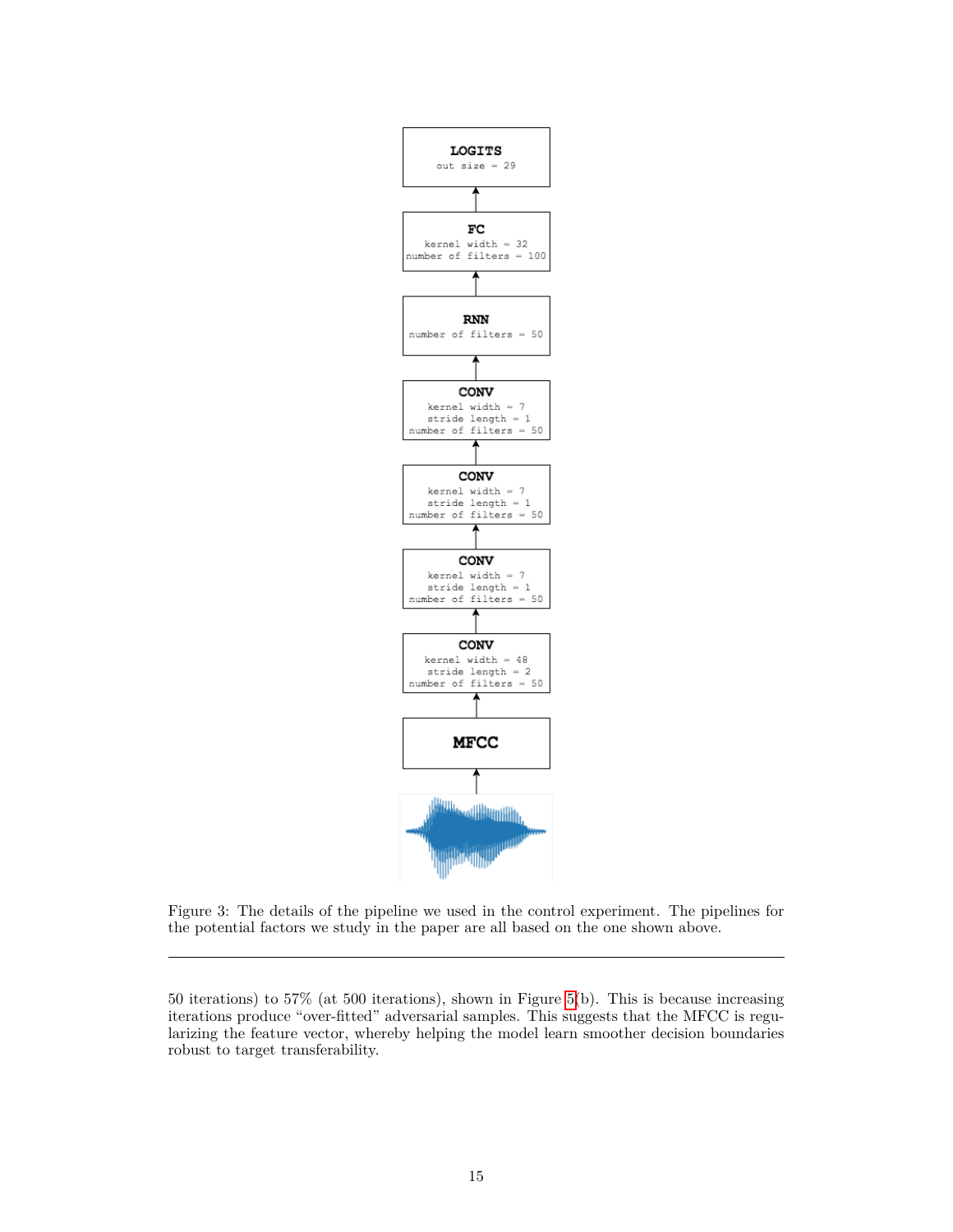

**Results for Potential Factors** 

<span id="page-15-0"></span>Figure 4: We can observe the change in the transferability rate with respect to the number of iterations. Generally, we see that the number of iterations does not have a significant impact on the transferability rate, except when the MFCC is removed.